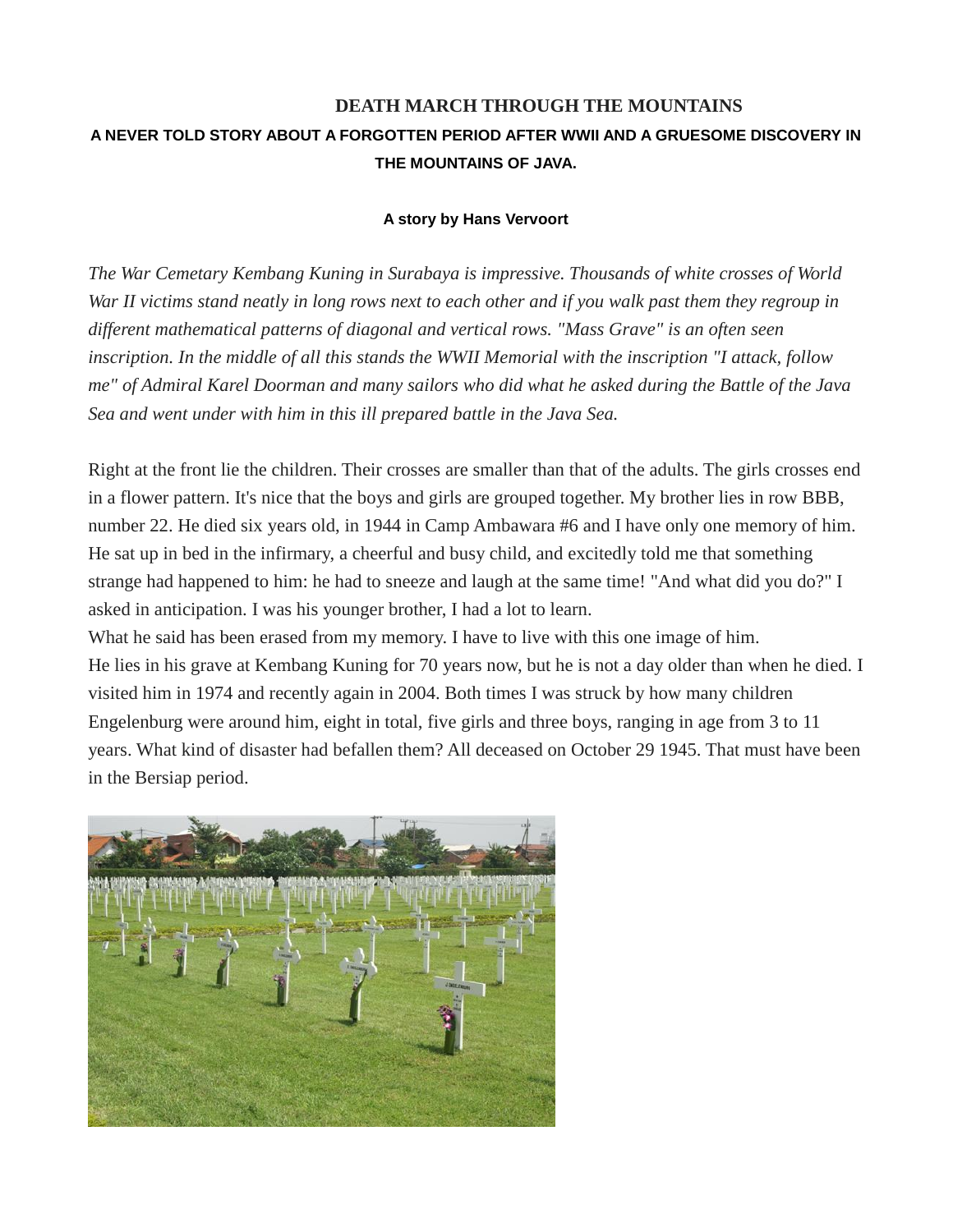# **6 of the 8 children Engelenburgs graves**

Bersiap is the violent period of six months that followed the surrender of Japan on August 15, 1945 and two days later the proclamation of the Republic of Indonesia by the nationalist leaders, Soekarno and Hatta.

The British "liberators" of the Dutch East Indies were only able to handle and control a small part of Java and the other islands and the brand new government of the new republic did not have enough resources to maintain order in its new proclaimed territory. *(Translator note: The British had made an agreement with the USA to let the British handle the Dutch colony instead of the American forces!*)

In this sudden power vacuum, fanatical young Indonesians formed groups, and called themselves Pemoeda's and these Pemoeda's operated uncontrolled with a reign of terror that made many victims among the just from the Japanese liberated Dutch and Indo-Dutch population, resulting in about up to 20,000 victims.

This eventually led to the exodus of the Dutch Indo-Dutch and Dutch community to an unknown fatherland at the North Sea that they had never seen. Once arrived in Holland, they soon realized that here the Dutch had little interest in the war events that had taken place in the Netherlands Indies colony overseas. Since then, people are now more interested of what actually happened. Now commemorations are held annually on August 15 to commemorate that a hundred thousand Dutch have spent the war in Japanese internment camps, and as well as the ensuing police actions are now widely published. But the Bersiap period that happened in between those periods is still unknown in the Netherlands, and this period was just the worst of all times for the "Indische", that's, Indo Dutch and Dutch population. I wondered why one never wrote about this worst period at all?. The reason might be that the portrayal of violent Indonesians doesn't fit the label of guild we have build in the last fifty years of our colonial period. We, the Dutch ruled for three centuries over a peaceful and docile people, and when it claimed its freedom we sent an army of 100,000 men in and called this war a "police action." With so many regrets about what happened in itself does not fit the image of the young Pemoeda's who - always in groups - with machetes and spears murdered thousands Indo-Dutch, Dutch and European women and children in an orgy of fanatical violence and sometimes just out of sheer robbery and looting. In those six months, because of this power vacuum, these unregulated groups took advantage of this situation that led to the abuses that does not fit the picture of our colonial guild. And so are the Engelenburg's and all other Bersiap victims waiting for seventy years for their story to be written. Right there, at the cemetery Kembang Kuning, I promised my brother that I would find out the drama of his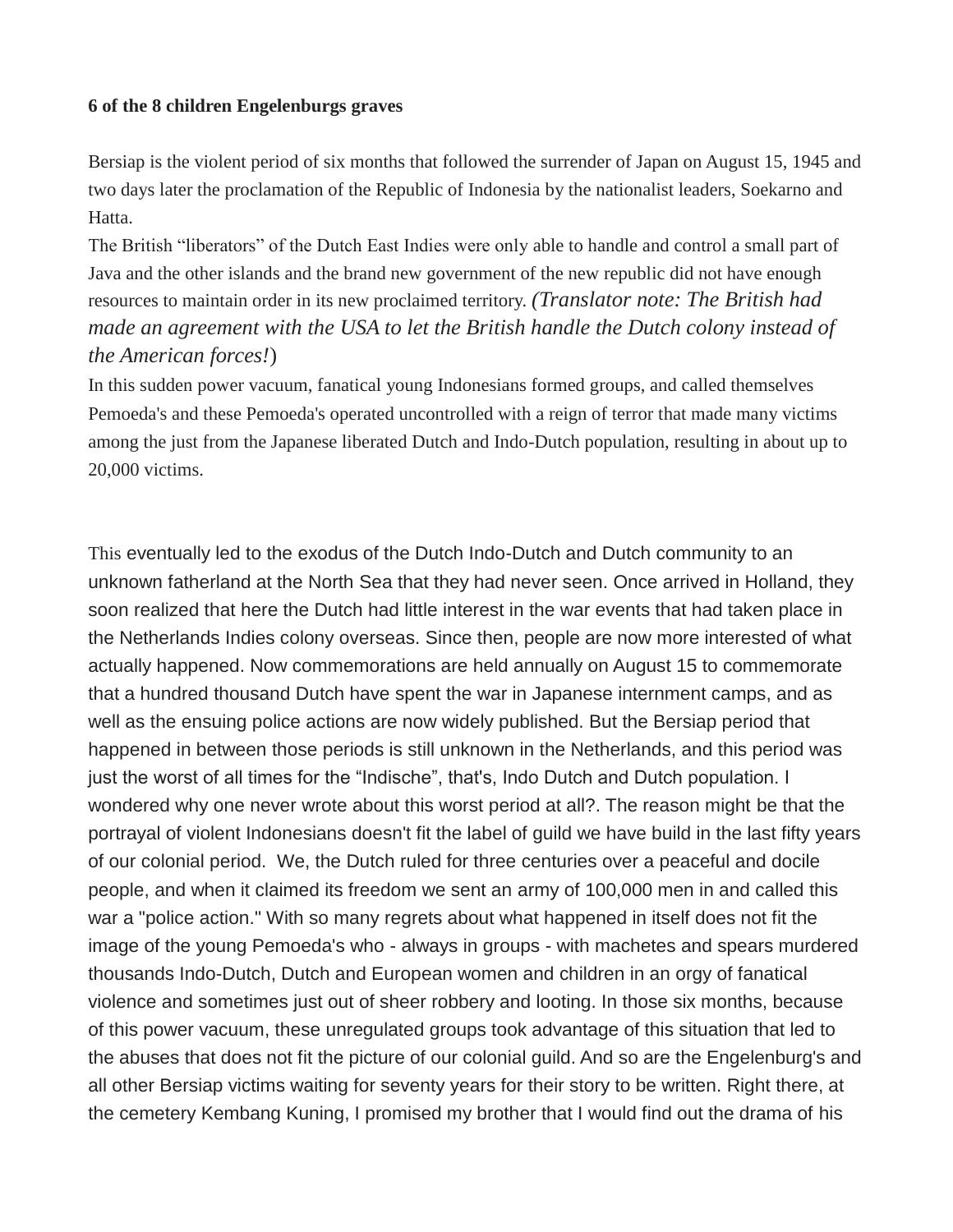cemetery neighbors. After my last visit, in 1974, I tried, but then I was not able to. Now with the Internet as a resource - it probably could fulfill my promise.

Yet it became a long journey. None of the hundreds of Engelenburg-hits with Google had any result. The victims registry of the War Graves Foundation gave a little clue: the Engelenburgs were deceased in Ngadireso, a tiny village in the mountains of East Java. But "Ngadireso" didn't show up on the internet. Then I wrote to the War Graves Foundation, the Oorlogsgravenstichting, and asked if they would know a bit more about their deceased. The information that they gave me was that the Engelenburg's lived in Toempang, another village in Malang, and were transported to Ngadireso and were killed there. And although this information eventually turned out not to be correct, it gave a breakthrough. A result of the internet search, I hit an article by the historian H. Bussemaker in which Toempang was mentioned as the place where 39 Bersiap murders had taken place. He did not know the names, but it was a start. Googling the name Toempang in combination with "October 1945" gave me the genealogical website of the Moormann family. In that family was a fifty year old woman who had died in October 1945 in Toempang. Died so young and exactly in that month? So I emailed the webmaster and asked if Mrs. Moormann was perhaps one of the Toempang victims. He answered that this was Geertruida (Riep) Moormann Vlaanders who was indeed murdered together with her son Clemens (11 years) by Pemoeda's. Through him, I got in touch with Ineke Moormann, the youngest daughter – at that time fifteen years - who escaped the massacre by sheer circumstance. Suddenly all pieces fell into place place, because Ineke told me that she was in Malang at that time with a certain Roos Engelenburg who was thirteen at the time and lost her entire family in the riots. Roos Engelenburg! She was the ninth child, the eldest. And she was still alive! With the help of Ineke Moormann and Roos Engelenburg, now 86 and 84 years old, I was able to reconstruct the last years and days of their murdered relatives. It was not easy, and Roos had to drop out after some time because the memories were too much for her to handle. Here is their story.

#### **A bit of war**

Malang is one of the most beautiful places in Indonesia and traditionally the center of a fertile area. Higher up from Malang, in the foothills of the highest mountain of Java, the Semeru (3,600 meters), are several mountain villages surrounded by rice paddies and plantations. Tumpang is the lowest, at about 600 meters above sea level. Before WWII, a steam trolley went from Malang several times a day to this village, a journey of 20 kilometers. To get from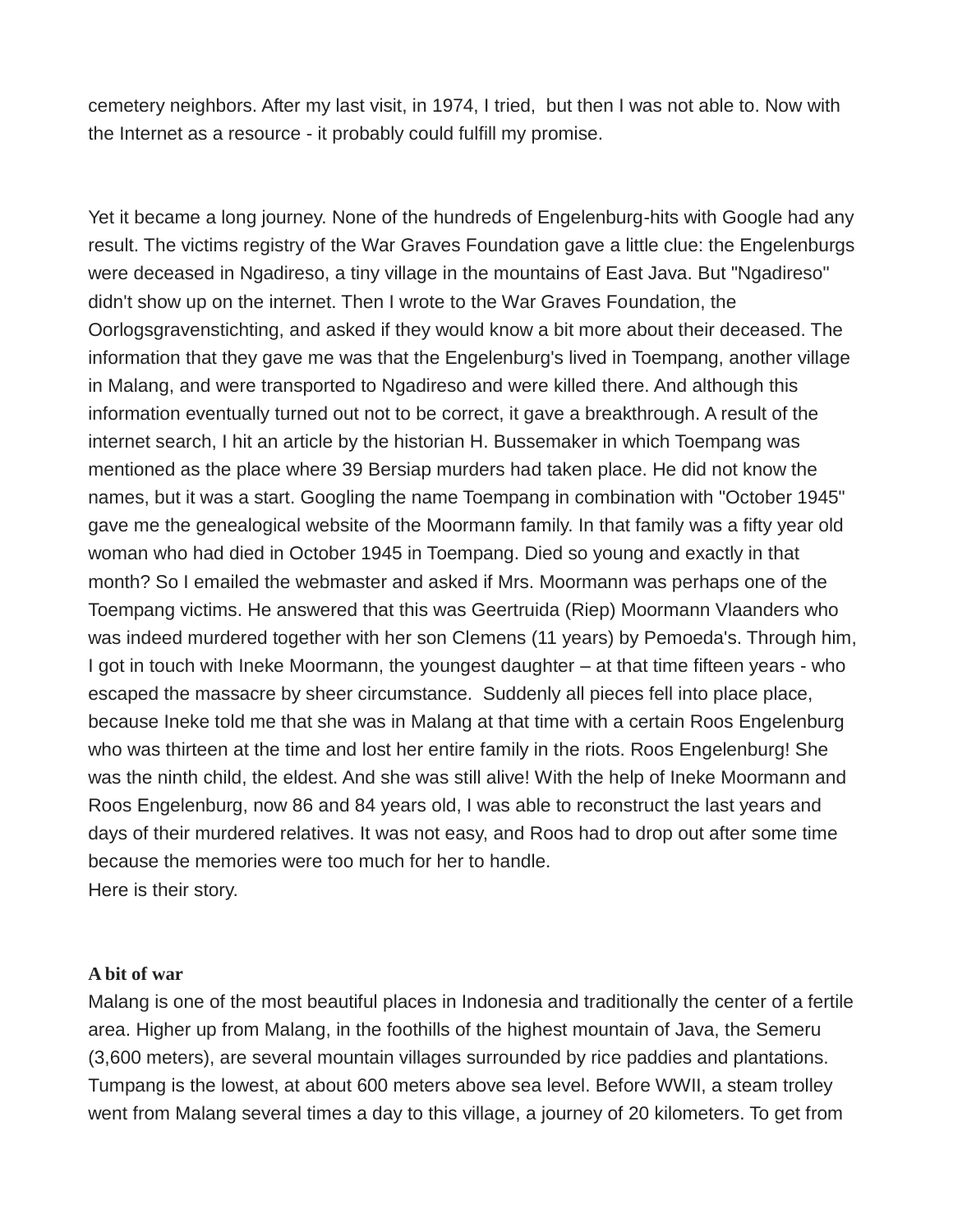Tumpang further up the hills, to successively Watesbelung, Ngadireso or Poncokusumo (900 meters elevation), you had to take a dokar, a horse-drawn carriage, on the sometimes steep road to go up while listening to the click-clack of horses' hooves. The villages were about five kilometers apart on the road that ran upwards. In 1942 the Moormann family lived in Watesbelung in a large stone house. "It was lovely there, very beautiful and peaceful," Ineke recalls, "We lived on a small river and behind our house up to the mountains were all rice paddies or sawah's. My father and my oldest brother Sam had some land that they tended. The plantations nearby did grow mostly coffee, tea, sugar, kapok, oranges, pineapples, bananas. All this certainly did not belong to us! The Indonesians owned land here for growing produce and off course had their own rice paddies and corn fields. We the Moormann's were mostly in sugar, the Vlaanderens' (my mother's side) had more coffee and tea ".



# **Watesbelung (photo 2006)**

Father Moormann and Marie (Riep) Vlaanderen. married in 1914 and got 12 children of which 11 were alive in 1942, four daughters and seven sons. The eldest sons helped with the plantation. It's always busy at home.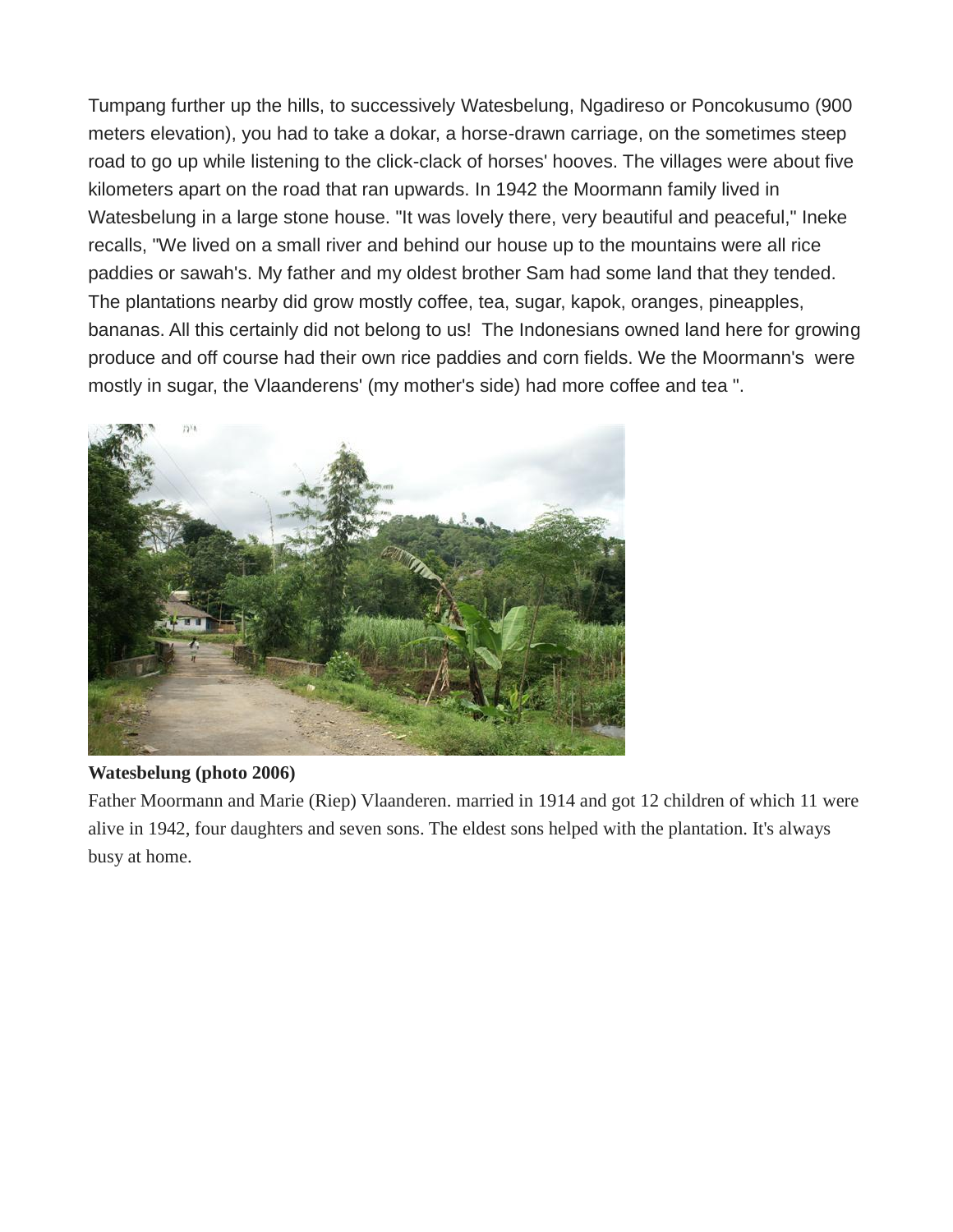

**Wedding Riep and Sam Moormann**

The war puts an sudden end to the pace of the planters life. The two oldest sons, Sam and Alex are drafted early 1942 into military service, respectively for the army and navy. Alex, previously a seminary student, became a medic and got on one of the ships of Admiral Karel Doorman. After the war the family was sent a medal and a certificate. Alex had "distinguished himself at the time when the ship was sinking and he continued to take care of the injured and to helping them into the lifeboats and he did refuse to abandon ship, and gave up his life jacket, while the ship went under." After the capitulation of the Netherlands Indies, Sam was transported as a prisoner to the mines in Japan and subsequently to Burma to work on The Death Railway. He survives.

Father Moormann and the younger sons enter Japanese civilian internment camps, like all men from 17 to 60 years of Indo- Dutch, Dutch and European origin who didn't serve in the armed forces, and also all men from Western countries except Germans and some neutral other countries. All women and children of "Totok", that is of 100% Dutch or European origin, are already locked up immediately in about 250 Japanese prison camps across the islands. Only the women and the children of Indo-European (Indo's) descent are allowed to live outside the camps in their own homes. They are keeping themselves alive by selling their belongings, now that the male earners are gone. It is a struggle to stay alive.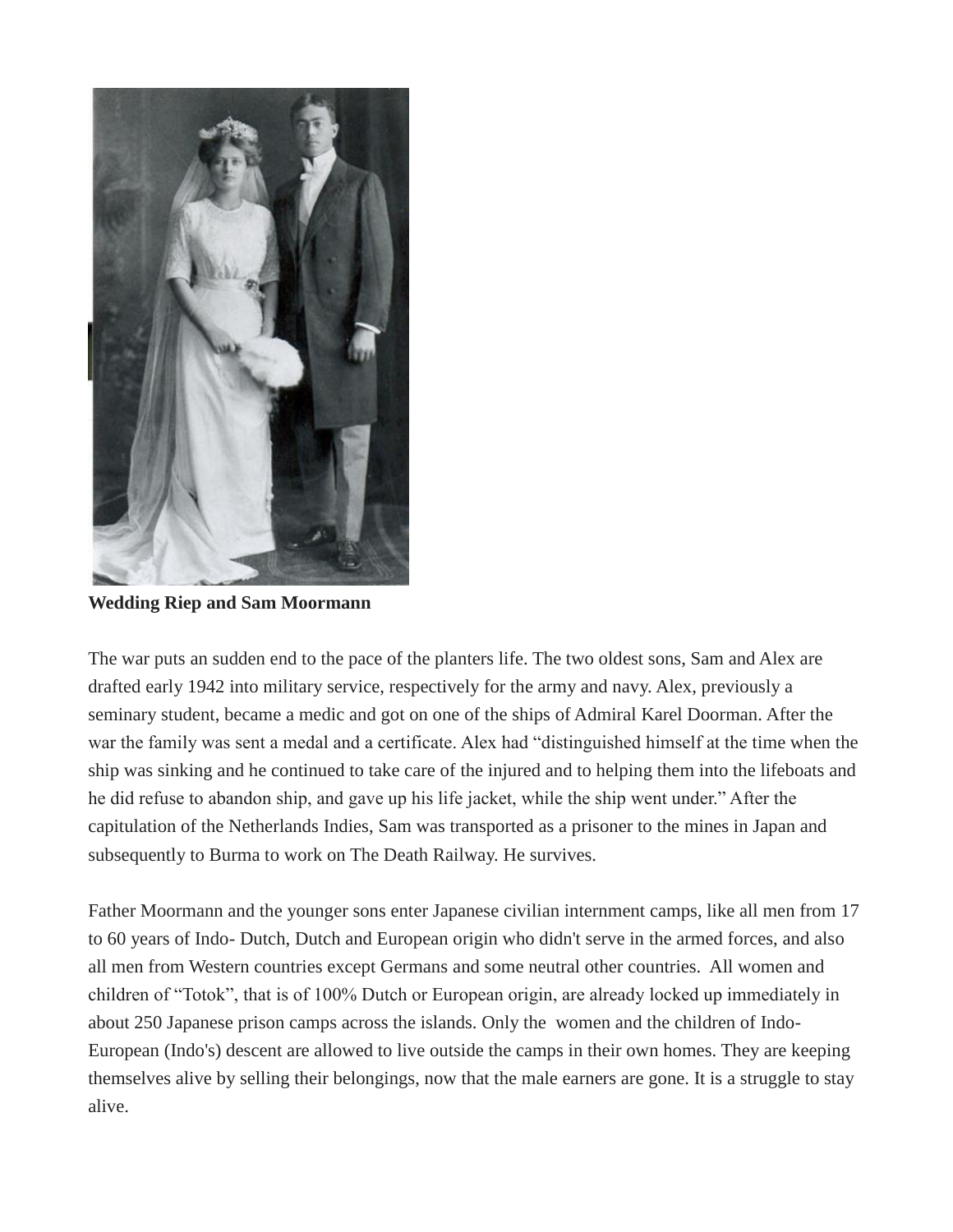As a 100% Dutch woman, Riep Moormann - Vlaanderen should have been interned as well, but the Japanese leave her alone. The reason probably is that she has an important function in the village. Ineke: "My mother was loved all around. She acted like a nurse and administered the medication depot. She always took care of the people, day and night, and if someone died, she helped prepare for burial. She gave away her last white sheet for the burial rituals of the native people."



In the pictures in Ineke's family album you see Riep as a sturdy, steadfast mother and housewife. But as the war progresses the daughters notice that mothers' forces begin to dwindle. Ineke: "In her youth, my mother had a severe pneumonia and had to live with only one lung, Now with my father and brothers gone, my mother was alone and it was not easy. The plantations stopped production. There was lack of food and you could tell that mother was at wit's end and felt miserable. Finally she did send my older sisters away because there was not enough food in Watesbelung. Jo worked as a nurse in Toempang and Trees was with grandma Deuning. There she learned to cook very well! "

Grandma Deuning lives in the higher altidude town of Ngadireso. She is sixty years and can use her help very well. Before the war, the Moormann boys were friends with grandma's Indonesian foster son Appi. But Appi lately started to behave kind of anti-Dutch. The Japanese invaders encourage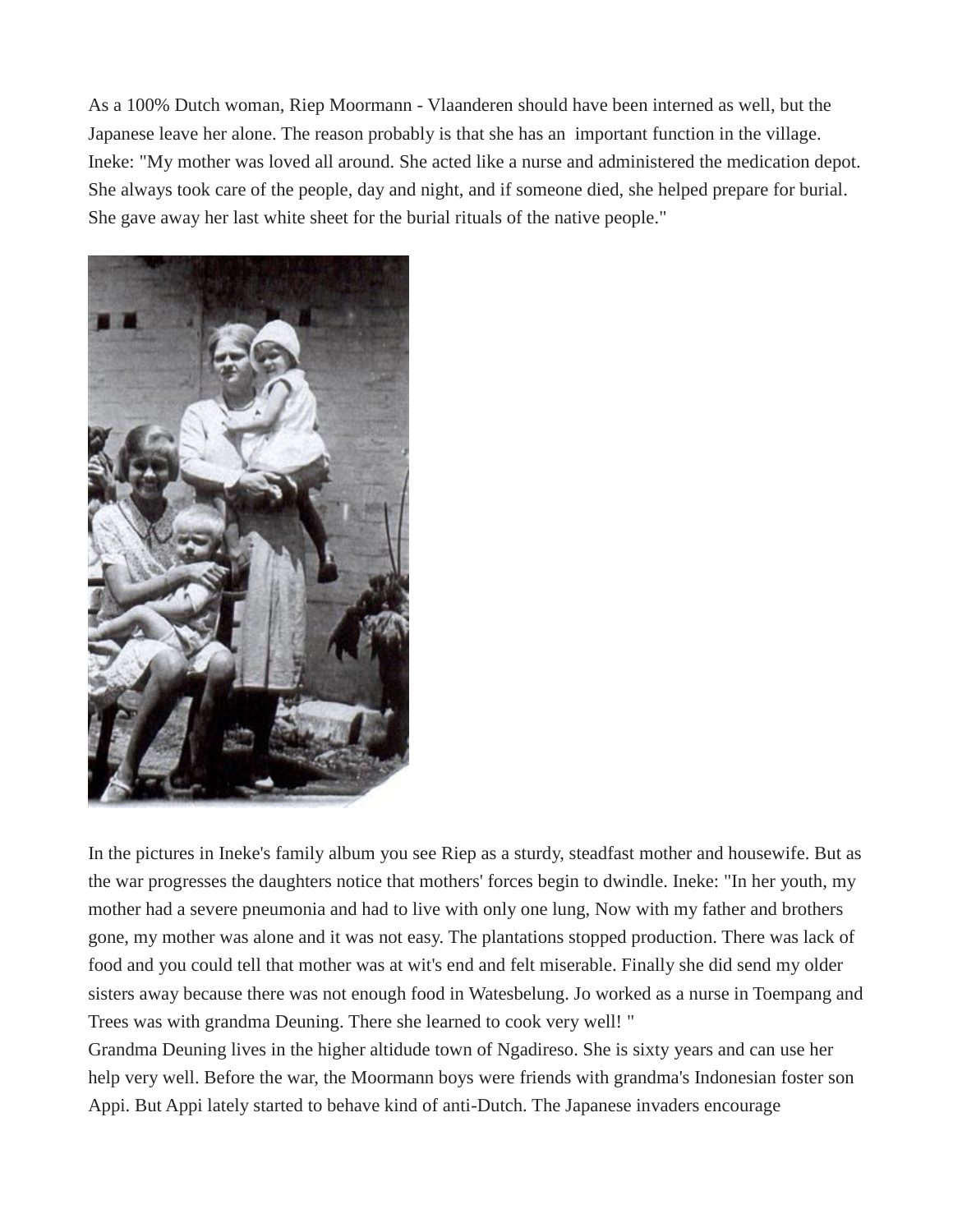nationalism in order to make the leaders to go rally behind Japan. Many younger men join paramilitary groups. Also Appi becomes radicalized. He'll change when the war is over, Grandma hopes. In the big house in Watesbelung Riep is alone with the youngest daughter Ineke and the youngest child, Clemens, also known as Clem. He's almost eleven. Ineke hauls buckets water from the river, keeps the garden clean and cooks if mother is too weak. A little further down the road there is the only other stone built house of the village, where a gentleman of Javanese nobility lives. His full name is much longer, but he lets himself call Atema. He likes the Moormann family and helps as much as he can. Riep sometimes sells him a piece of furniture so that they have some money for food. The deal is that if all the misery is over she will buy back the furniture.

Riep does not have a lot of contacts with other Indo Dutch people in the neighborhood. Actually, only with Grandma Deuning and the Engelenburgs who also live in Ngadireso.



**Road to Ngadireso (photo 2006)**

Grandpa Engelenburg has some paddy fields and an orange grove on a hill. He lives in the house at the top of the hill with his second young wife Annie and their daughter Felicienne (3) and son Robbie (6). Lothar the eldest son from his first marriage lives with his wife Miene down the hill. They have seven children. Roos is thirteen year and the oldest. She has four sisters and two brothers: John (11), the twins Benita and Evelien (10), sister Willy (8), Richard (6) and Irene (4).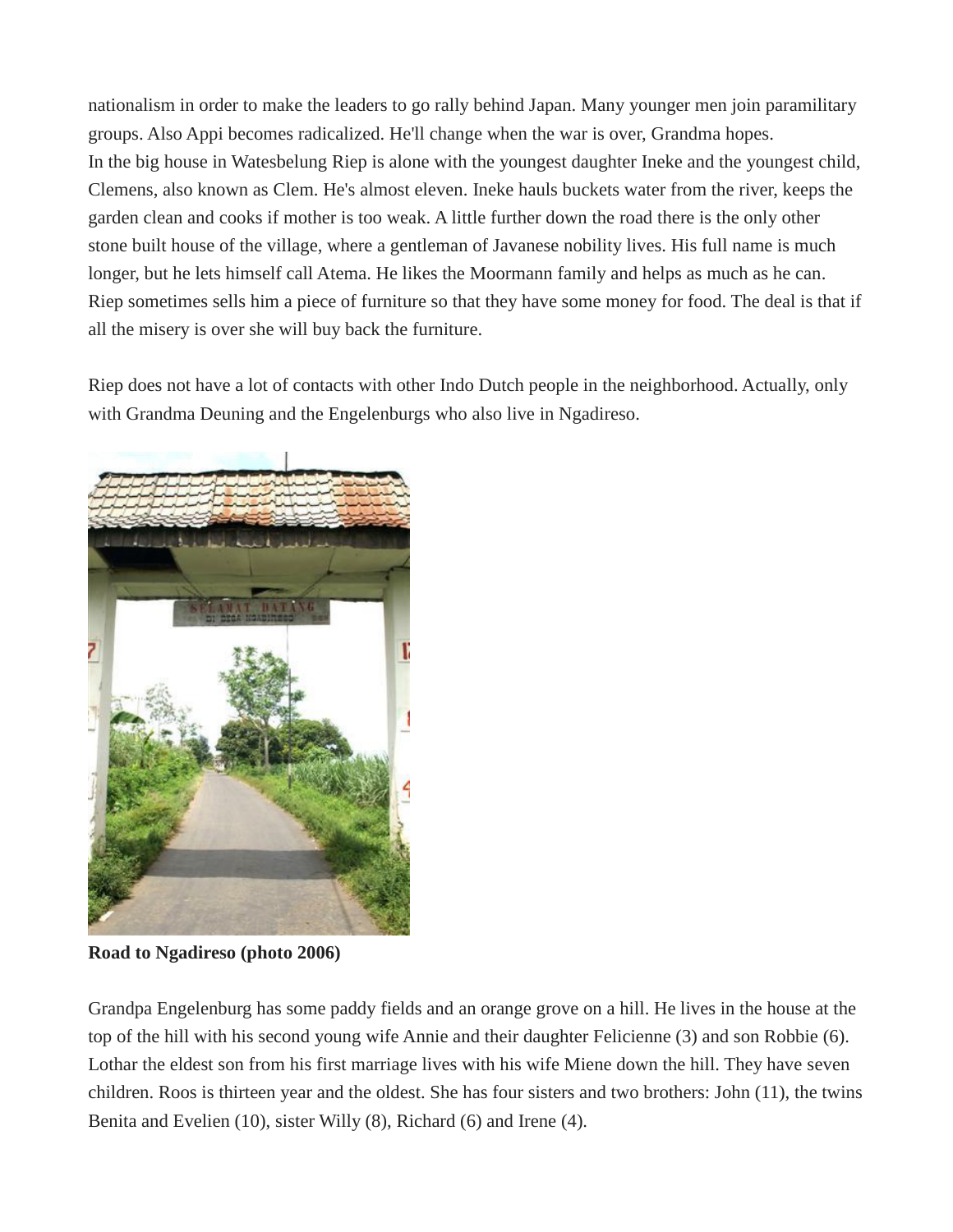"We lived next to the forest and played with each other," Roos recollects later, "There were no other kids around to play with. We had fun with the dogs, goats, chickens. We had a very happy childhood."

Father Lothar Engelenburg who was drafted in the beginning of the war by the army ends up as a POW sergeant of the KNIL army (Dutch Indies Army) in Sumatra, where he is killed in a camp by the Japanese in 1944. The Engelenburgs hear this off course only after the liberation. Just as the Moormanns they too have to struggle to get through the war, but thanks to Grandpa's efforts on the land, there is still some income

# **Bersiap!**

Finally, in 1945, the war ends. The Japanese army capitulates. Just for a short moment it looks like that on 15 August 1945 normal times have returned. At the Engelenburgs family they hope that father Lothar will soon come home. At Moormanns family, reunification happens quickly: father and the younger son's return on their own from the Japanese interment camps and the daughters come home also. The men make plans to restart the plantations again. Of course they heard about the Declaration of Independence and the founding of the new Republic of Indonesia, but because all of them being in the internment camps, they have heard little of the surge of nationalism among the Indonesian youth. Ah, it will probably not go too fast is their first impression

Soon the situation is changing. After the declaration of independence, Sukarno gives a couple of radio speeches in which he calls for freeing the country from the Dutch. Bersiap! (Be ready!) Is his slogan of the day.

Soekarno, the 44-year-old leader himself, together with the somewhat older nationalists, who were willing to compromise with the intention that with his government, that was established across local Komité's Nasional Indonesia, he could maintain law and order in the republic. Those Committee's consisted mainly of older, moderate nationalists but the impatient young people did not like these policies.

Pemoeda's groups (Machete and Bamboo spears wielding young men) started to roam the country and warn their countrymen that nothing may be distributed to the non indigenous people. Armed with bamboo spears and Klewangs ( Machete's) they gather in front of the homes of the Indo, Dutch and Europeans. Merdeka (freedom) is being yelled all over the place. The revolution is also catching on in Watesbelung and other mountain villages. The "Soto" food seller Bienki who used to be thought of as mentally unstable in the village, suddenly emerged as a true hater of the Dutch authorities. Also Appi, the Indonesian foster son of Grandma Deuning joins the Pemoeda's who terrorize the mountain villages.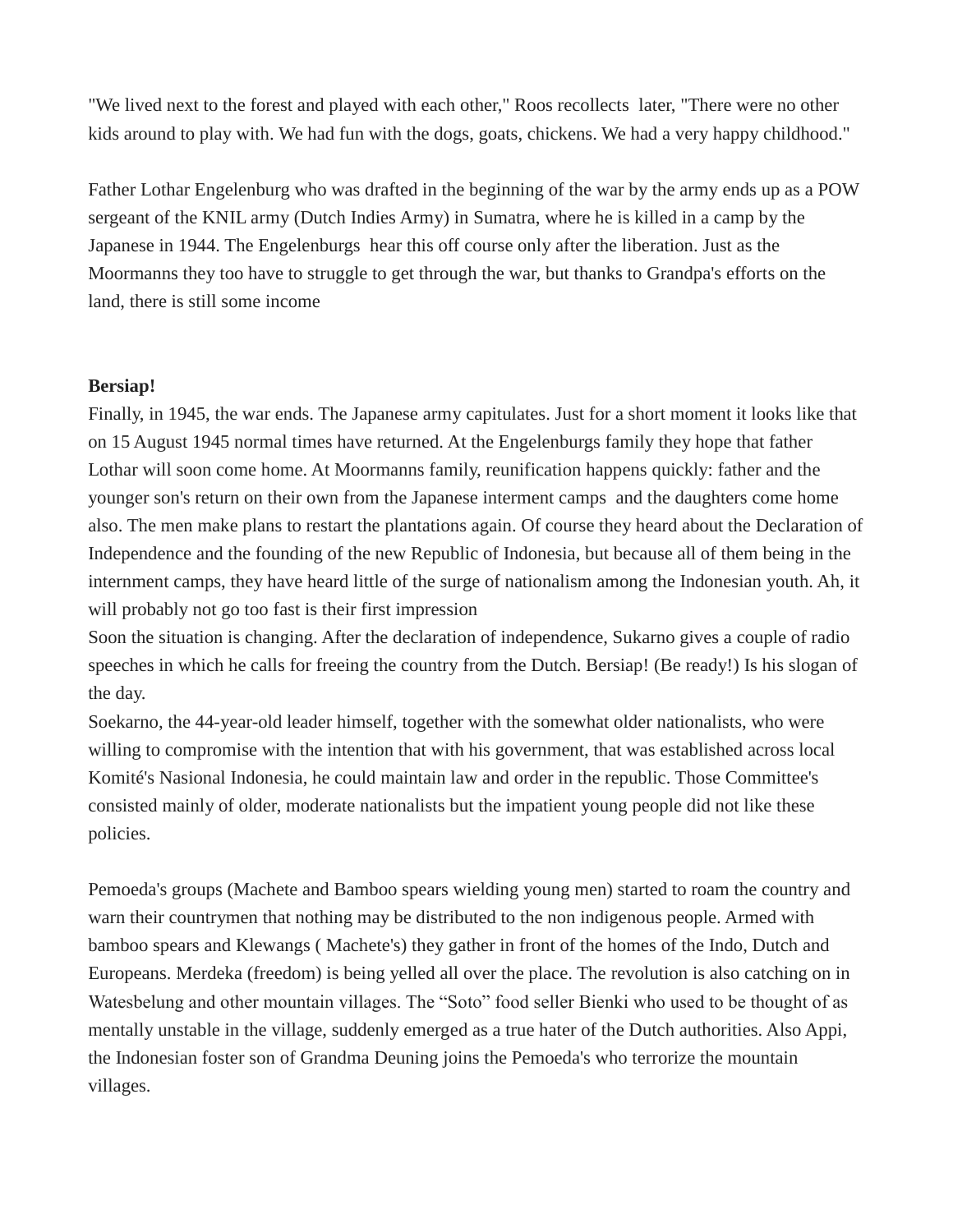The situation in the country is getting more threatening by the day. The English victors realize that they have stepped into a hornet's nest. Many interned Europeans, especially women and children, are still kept in the civilian camps that are scattered over the archipelago, and are still waiting to be evacuated. But that would be too risky in the current situation. The English army commander finds a solution: he orders the capitulated Japanese guards to protect the just liberated prisoners against the charging Pemoeda's. That solves the safety situation of the camp inhabitants a bit, but the Indo and Dutch who still live outside the camps in the countryside are free game! They are now the becoming the main target.

"The Pemoeda's stood in the evening in front of our home yelling" Bunuh Orang Belanda (kill all Dutch people)", Ineke recalls," they were making noise with everything they could lay their hands on to keep us awake all night. Fear and more fear dominated all of us."

In Ngadireso grandfather Engelenburg goes along with the suggestion of mother Miene, to send Roos who is 13, to to Malang for her safety. The Pemoeda's will probably leave younger children alone, but Roos could run a risk with the agitated Pemoeda's.

Roos meekly obeys.

Father Sam Moormann too is worried and he also sends his daughters to Malang, where he hopes that the situation probably will be more stable. Also the youngest daughter Ineke, will be leaving this time. She has just turned fifteen and gets a job in the kitchen of the Sawahan hospital in Malang. There she meets Roos Engelenburg. They know each other from the nuns school in Malang. Together they go through perilous times because the situation in Malang is far from safe and stable. Japanese military, by orders from the English military command, guard the hospital that's surrounded by a barbed wire fence. On October 1<sup>st</sup> the Japanese have to defend against the charging Pemoeda's. who attack the hospital with weaponry previously belonging to the Japanese army. The nursing staff lives in the staff residence which is located outside the fence of the hospital and is directly in the fire line of the gunfire. The battle goes on for three days and nights and Ineke and Roos were in constant agony while the bullets hit the walls of the house and they hear the threatening battle cries of the Pemoeda's. The Japanese minority fights hard back, but when the number of casualties and injured keep rising, the Japanese finally gave up. The regulated Indonesian army (TNI), takes possession of the hospital. The situation is tense and unfriendly, but they allow the wounded to be cared for. Ineke and Roos, basically just kitchen helpers, are taking care of the wounded and prepare the deceased for burial. Even the hospital corridors are full of bloody victims. It is a horrible experience for the girls.

When they were walking past a ward with wounded Japanese, the young Roos being pensive whistled a melody. Apparently one of the TNI soldiers who stood guard didn't liked it. He thinks they whistle to the Japanese. So the girls are marched off to the Marines camp with a bayonet pushed in their backs, off to an internment camp further down the road. After a nasty interrogation they are locked up for a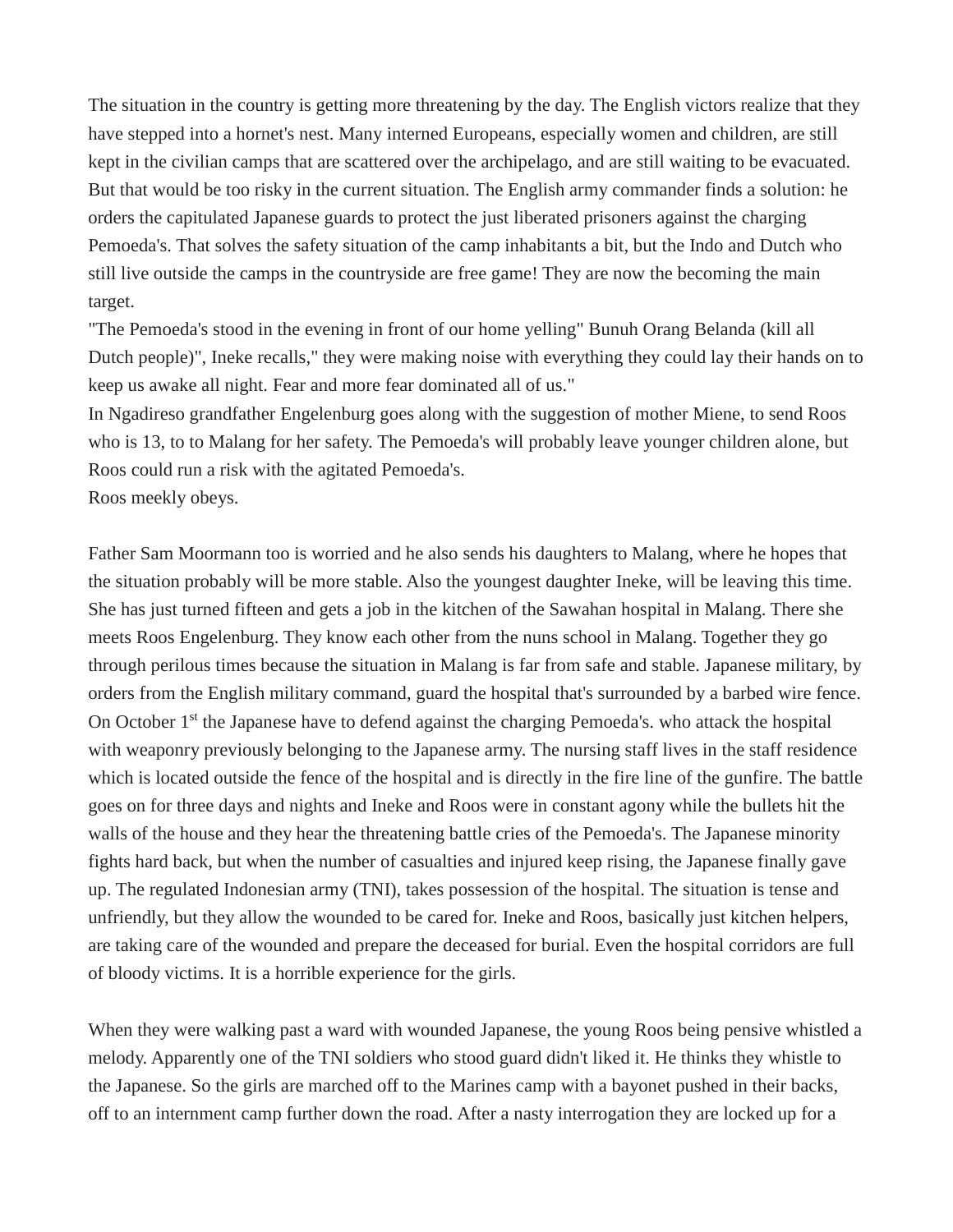week in a concrete cell with a concrete bench and a little bamboo mat. They only get some rice and soup. Fortunately, after a week they are released, but because of the stress endured by the shelling and the horror of all the injured and dead people that they had to take care of, leaves the girls with a traumatic mental breakdown.

Meanwhile the situation in Watesbelung is also getting worse.

# **The end**

On October 10 the chief government of Malang announced an official boycott of the (Indo) European community. Nobody may sell them anything. Water and electric power are cut off, taxis and betjak (bike driven rickshaw) drivers are forbidden to take Indo and Dutch passengers. Their deceased should be carried manually by themselves to the cemetery and buried by themselves. In Watesbelung Bienki and his cronies ensure that these regulations are being executed literally. But this is just the beginning. On October 17, a general arrest warrant is issued for all Indo, Dutch and European men and boys over fourteen. Father Moormann and his just returned sons from Japanese prisons are taken to the prison in Malang. Also Grandpa Engelenburg is interned. His young wife and his daughter in law are left alone unprotected with the eight children.

Now that the men were taken away, Riep Moormann in Watesbelung feels unsafe in the big house. Ineke heard this later from the Indonesian neighbors who sympathized with them, but could be of little help. Any aid given to the Belanda's, the non Indonesians, was a betrayal of the republic. Fortunately for Riep there's someone staying at her house, Tineke Boogaard, Ineke's best friend from the convent school.

"She was an orphan," says Ineke, "when the war broke out she was put in a foster family. The 18 year old son of this foster family got her pregnant. For us Roman Catholics that was considered a big scandal. I was not allowed to talk to her after Sunday mass. Big nonsense of course. Tineke was only 13 or 14 years old, it was a huge burden for her. The baby was stillborn and my mother took care of Tineke. "

Tineke plays with Clem, and Riep tries to think of something for his birthday. On October 24th he will be eleven and although he obviously expects no gifts, they will figure out something. But the situation changes. In the large city of Surabaya, a half hour drive from Malang, the tension between the population and the English troops increases, and fighting erupts. The rage in Surabaya is broadcast-ed over the radio and spreads among the Pemoeda's in Malang and the neighboring mountain villages. The terror gets fiercer. Riep and the two children are now ordered by the Pemoeda's that they have to stay permanently indoors. No exceptions for getting water from the river. Fortunately, the rainy season just started, which helps, but after a while the hunger is unbearable.

Riep and the children wait in fear for their fate.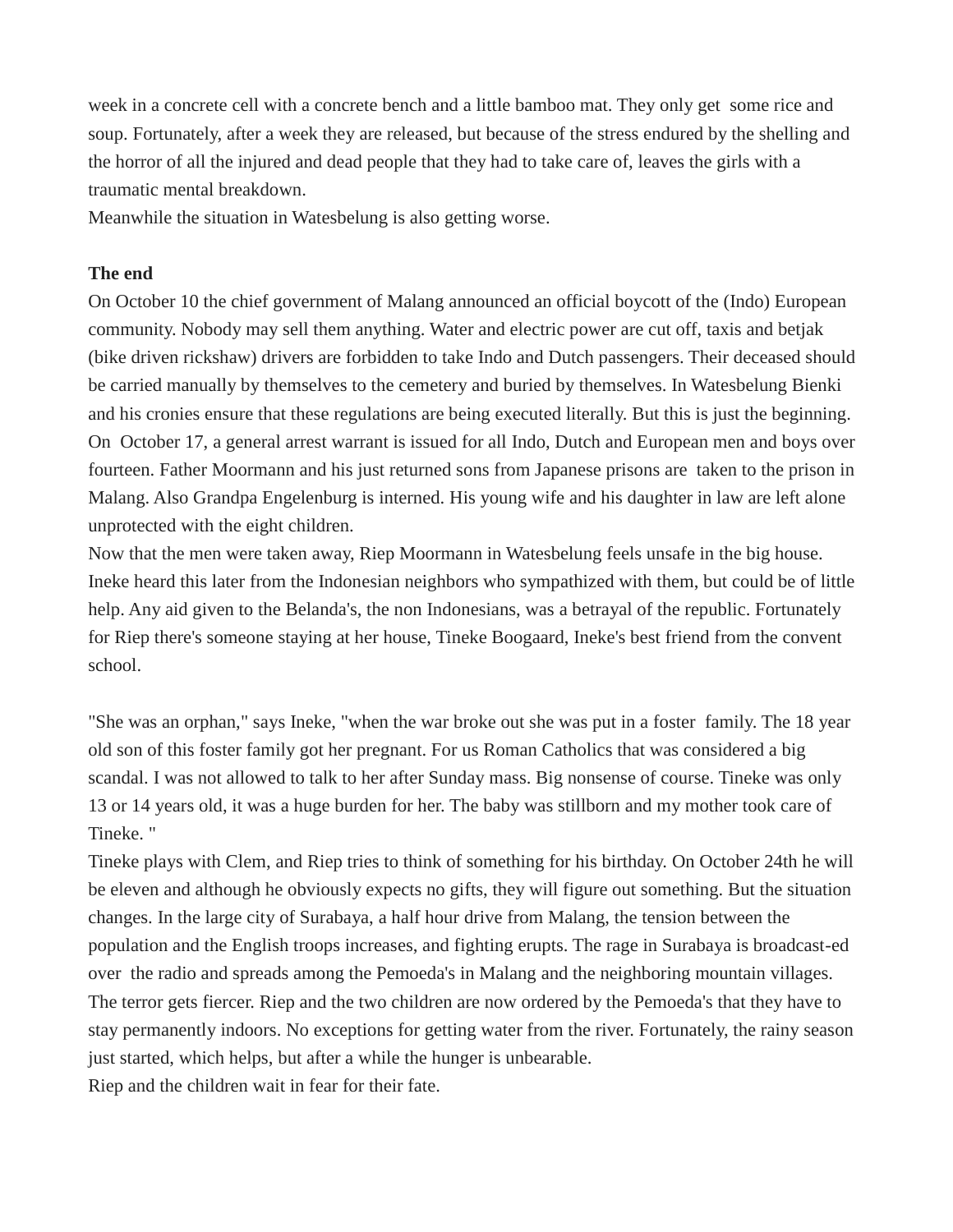Ineke: "Mr. Atema did put his life on the line in those days to provide mother, Clem and Tineke with food and drink, during all those nights. He deserves Eternity in Heaven." And then, suddenly all hell broke lose!

Ineke: "What I know I have heard from Mr. Eliasar, our Indonesian neighbor (he does not live anymore). Seven Pemoeda's went through the villages. Against all orders, brother Clem was outside in the street when they arrived.



**Clem and his dog Hector**

He was dragged into our house and there they began working their machetes on him. Mom tried to get help from Mr. Eliasar. She went to his house with big head and neck wounds from the machete's. His house was five minutes from ours. As good as he could he helped her with the wounds and sent her back home. Yes, it's understandable, he was terrified that they would do harm to his family. Indonesians who helped Caucasians were not safe altogether! In great anguish mother, as good as she was able to, stumbled back home. Other residents in the neighborhood have told me later that my brother Clem and Tineke Boogaard were then still alive, although they were mortally injured. They had thrown them in the bomb shelter, we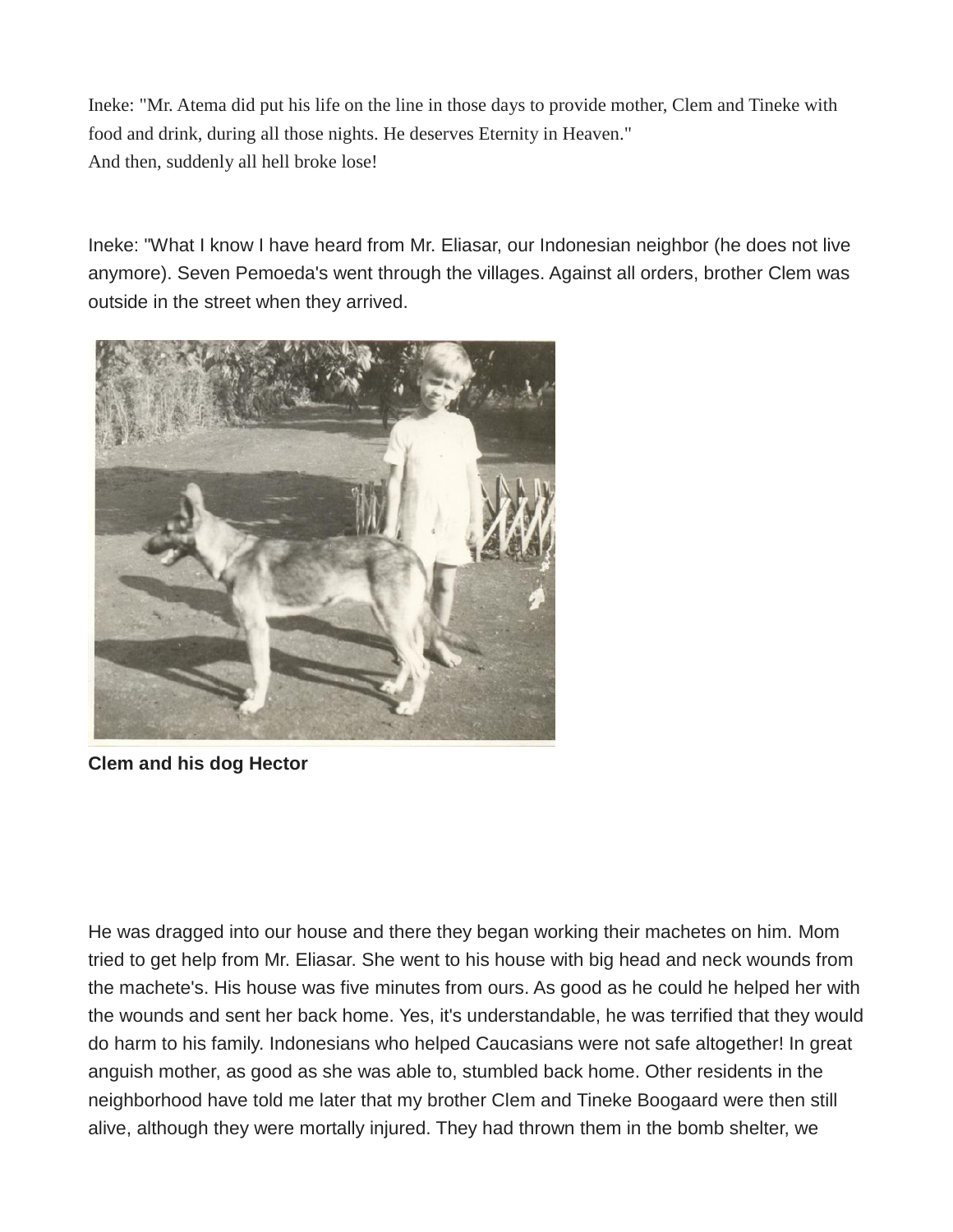once had build behind the house, and they were left to their fate. That's where they all died. Out of fear, nobody in the neighborhood dared to do anything. The Pemoeda's, in rage, destroyed everything in the house and then set it to fire. And then they went to Ngadireso, where the Engelenburgs lived". It took a long time for Roos Engelenburg before she could gather her strength to continue to describe what had happened there. The text she sent me is touching in its sparseness and precision.

*"What happened on the 29th October 1945, I heard from our nanny who I've met in Ngadireso in1991. My mother was not present at the time the children were murdered. She was washing our pots and pans at the well (about fifteen minutes walk from our house). She saw what had happened when she came back. Our nanny had run away as fast as he could and was in hiding for a week before she returned. Then they killed my mother. People in our village told me that one of the murderers committed suicide later in his life. A few kilometers from us lived a women who we called Grandma Deuning. She was murdered by her foster son."*

Grandma Deuning (63) was not cincang-ed (hacked in pieces), but they hanged her. Perhaps this was meant to be a less gruesome death than being hacked to death with machetes?



Presumably Grandma Deuning's house (photo 2006)

There are more victims than the fourteen in this 'Macabre Orgy in the Mountains' story. At the end of October 1945 the Pemoeda's murdered, 39 people in the four mountain villages, Tumpang, Watesbelung, Ngadireso and Poncokusumo. Mostly women and children. After my query about the list of names of murdered people in the four mountain villages in October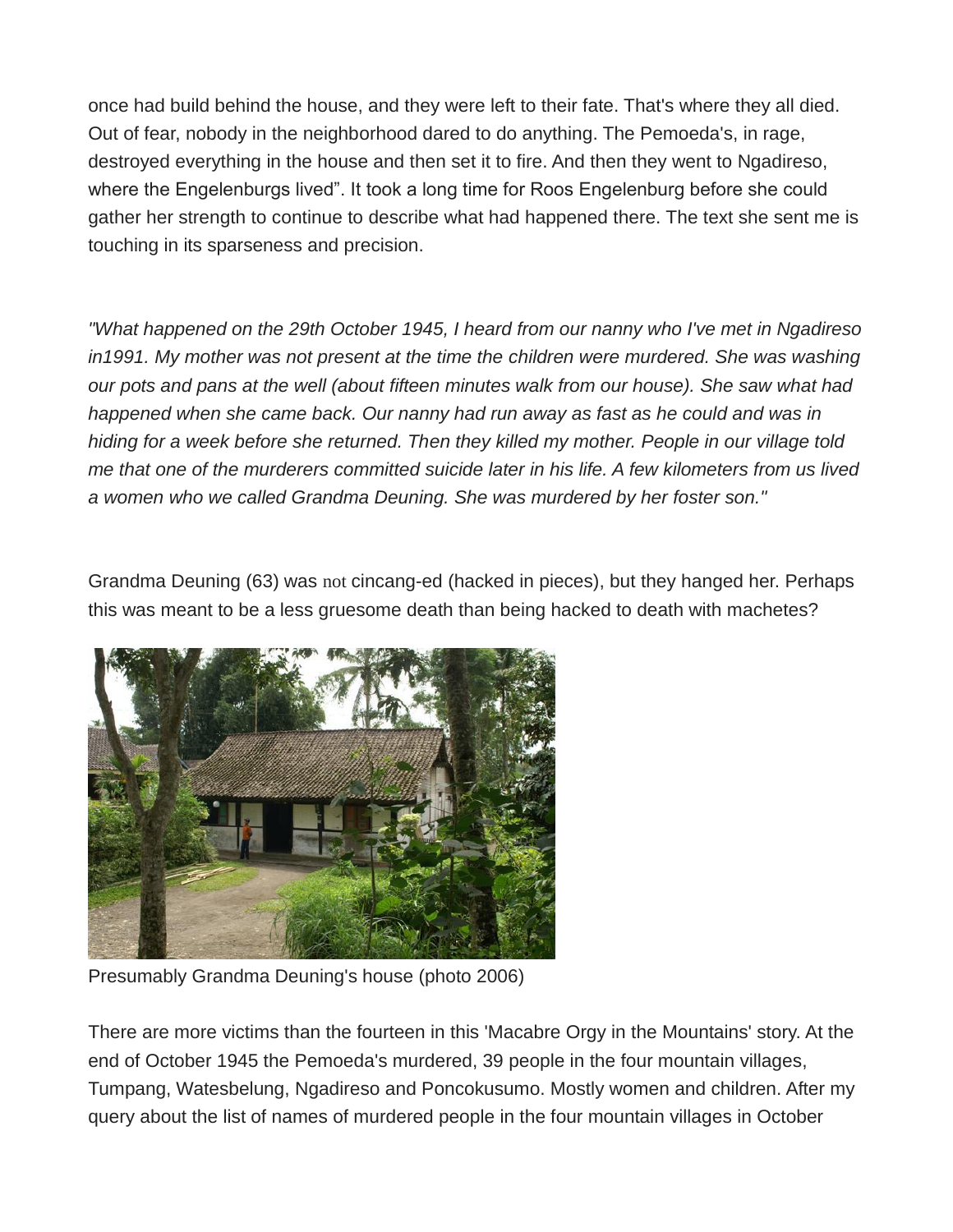1945, the Oorlogsgravenstichting, the War Graves Foundation, sent me a complete list of the names of the casualties. In 1948, the ODO (Investigation Service for Deceased War Victims) with directions from Eliasar, who himself had buried 28 victims with his two sons at the time, exhumed the bodies. Eliasar felt that it was his Christian duty. He paid dearly for that act of charity. Suspected of "anti-republic feelings" he was arrested and imprisoned for more than three months in one of the cells of the Field Police barracks in Tumpang. When he returned to his house in Watesbelung it was completely looted. This has been accurately noted in a police report in 1948, when Malang was again under Dutch rule. At that time also several Indonesian witnesses were interrogated, and in the police files are several reported names of possible perpetrators. One of those was a certain "Bini - 40 years – Soto-food seller." Nobody was arrested.

Too much time had past!



**Alex drowned in the battle of the Java sea, Clem was murdered**

Before the Pemoeda's's started to go on their rampage for the Moormann and the Engelenburg families, they already had wielded their atrocities in the lower lying town of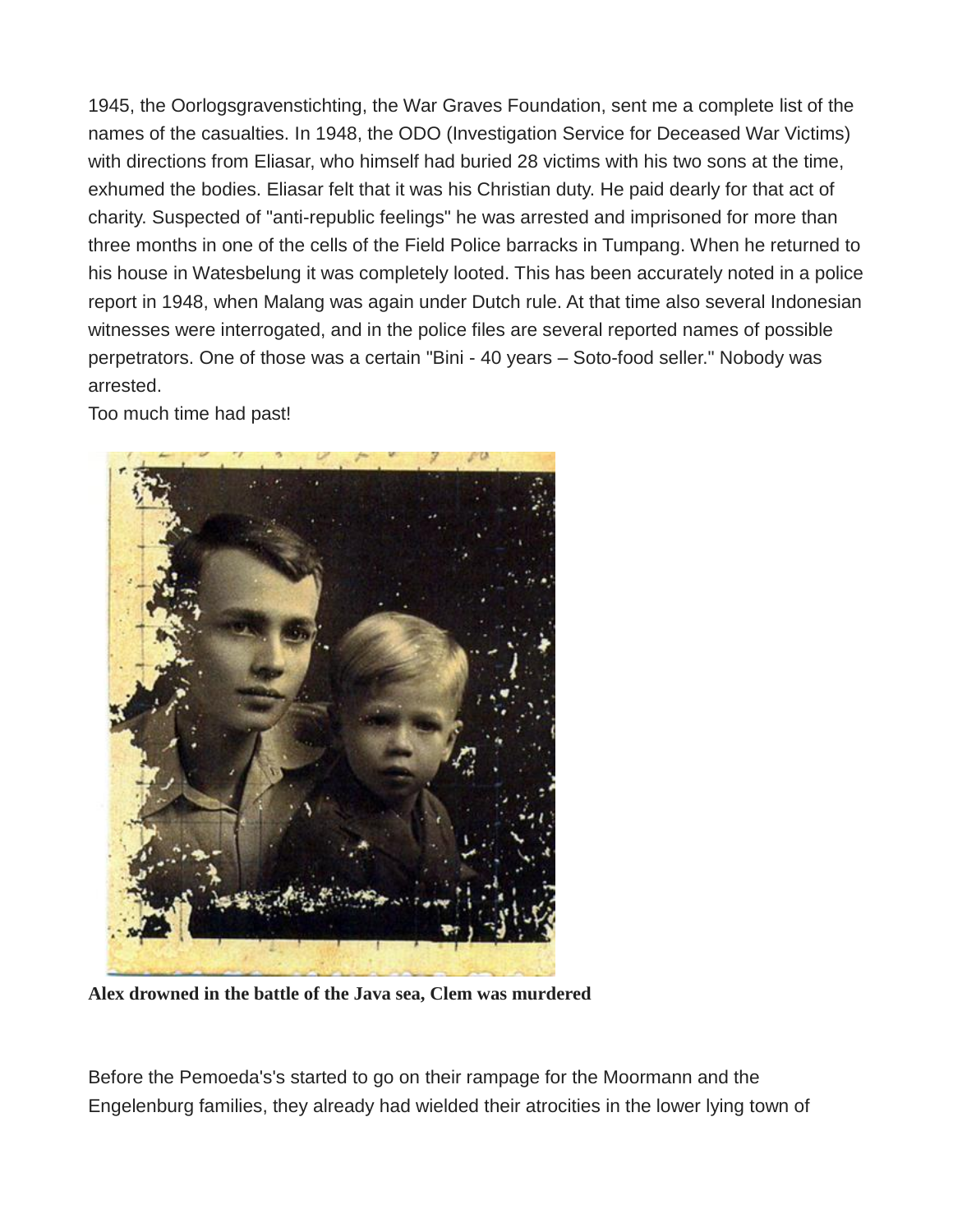Toempang. Ineke and Roos could not inform me anything about it and Eliasar neither. But in a police report of 1948, a witness, Doelsaid Gondongan, tells about what he had seen in Toempang. He recounts, "a murderous orgy that I have personally observed, was the murder of Mrs. W., Ms S. and their relatives." Before they started this massacre, the Dutch were not allowed to buy food and water (boycott). Two or three days after the extremists arrived at Mrs. S. home they asked the sister in law of mrs. S., a Menadonese woman (from one of the Indonesian islands, Menado) the following: *"Madam, what is your ethnicity? If you want to be saved, you must leave from here and not mingle with the Belanda's, the Dutch or Indo Dutch. If you don't leave, you'll find out what the consequences shall be." This sister in law of Mrs. S. replied: "I'm married to 'Tuan' (Tuan = Mister, (the brother of Mrs. S.)).*

*How can I leave him in these difficult circumstances? I lived happily with him and should I now leave him in these tragic circumstances and divorce him? That's not humane? " After hearing these words, the extremists left. But after a few days they reappeared and on that day the massacre took place. The extremists armed with machete's massacred the women. One of the victims was the ten or twelve year old Bobby (grandson of Mrs. S.). Bobby's body was' gebatjokt (pierced with a machetes) but was not killed immediately, he was still standing on his feet, but the extremists buried him alive anyway. Oh, it was so barbarous. "*

The bodies of all 39 victims were reburied in 1948 at Kembang Kuning, Surabaya, where they now lie together for decades. But regulations have to be followed, and that's why I saw the eight Engelenburg children at Kembang Kuning all together, but not the two mothers. They are buried separately from them in the adult section. "I felt so sad ," said a relative of the Moormanns family who attended the reburial. Riep Moormann, her son Clem and Tineke Boogaard lie together. They have escaped the regulations. The Bersiap time lasted from October 1945 to March 1946. In that short time 20,000 Dutch and Eurasian Dutch Indo's disappeared on Java and other islands, mostly women and children. Only 4,000 slain bodies were found.